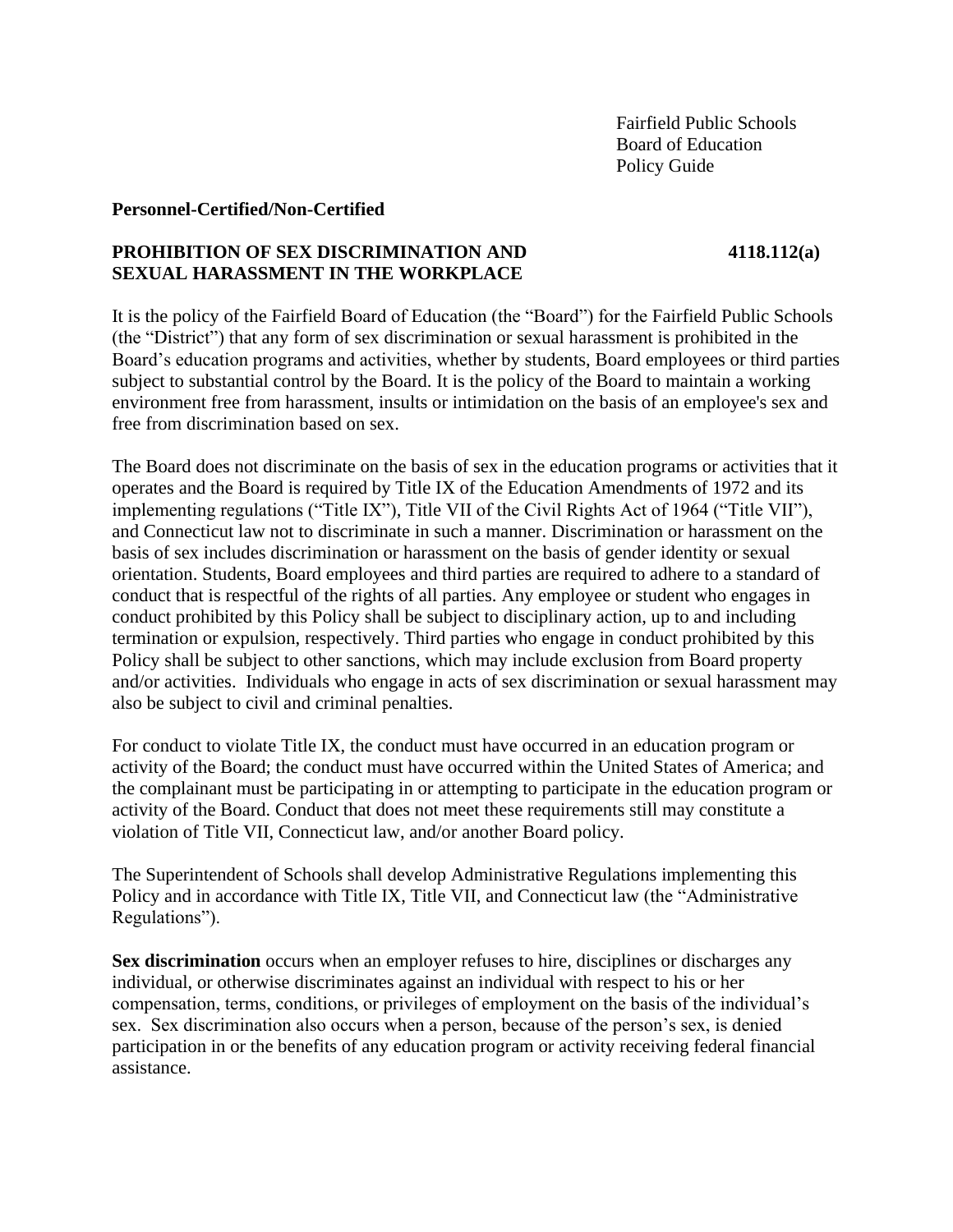### **Personnel-Certified/Non-Certified**

# **PROHIBITION OF SEX DISCRIMINATION AND 4118.112(b) SEXUAL HARASSMENT IN THE WORKPLACE**

**Sexual harassment under Title IX** means conduct on the basis of sex that satisfies one or more of the following:

- 1. An employee of the Board conditioning the provision of an aid, benefit, or service of the Board on an individual's participation in unwelcome sexual conduct (*i.e.*, *quid pro quo)*;
- 2. Unwelcome conduct determined by a reasonable person to be so severe, pervasive, and objectively offensive that it effectively denies a person equal access to the Board's education programs or activities; or
- 3. "Sexual assault" as defined in 20 U.S.C.  $1092(f)(6)(A)(v)$ , "dating violence" as defined in 34 U.S.C. 12291(a)(10), "domestic violence" as defined in 34 U.S.C. 12291(a)(8), or "stalking" as defined in  $34$  U.S.C.  $12291(a)(30)$ .

**Sexual harassment under Title VII and Connecticut law** means unwelcome sexual advances, requests for sexual favors, and other verbal or physical conduct of a sexual nature when:

- 1. Submission to such conduct is made either explicitly or implicitly a term or condition of an individual's employment;
- 2. Submission to or rejection of such conduct by an individual is used as the basis for employment decisions affecting such individual; or
- 3. Such conduct has the purpose or effect of unreasonably interfering with an individual's work performance or creating an intimidating, hostile, or offensive working environment.

## Reporting Sex Discrimination or Sexual Harassment

It is the express policy of the Board to encourage victims of sex discrimination and/or sexual harassment to report such claims. Employees are encouraged to report complaints of sex discrimination and/or sexual harassment promptly in accordance with the appropriate process set forth in the Administrative Regulations. The Board directs its employees to respond to such complaints in a prompt and equitable manner.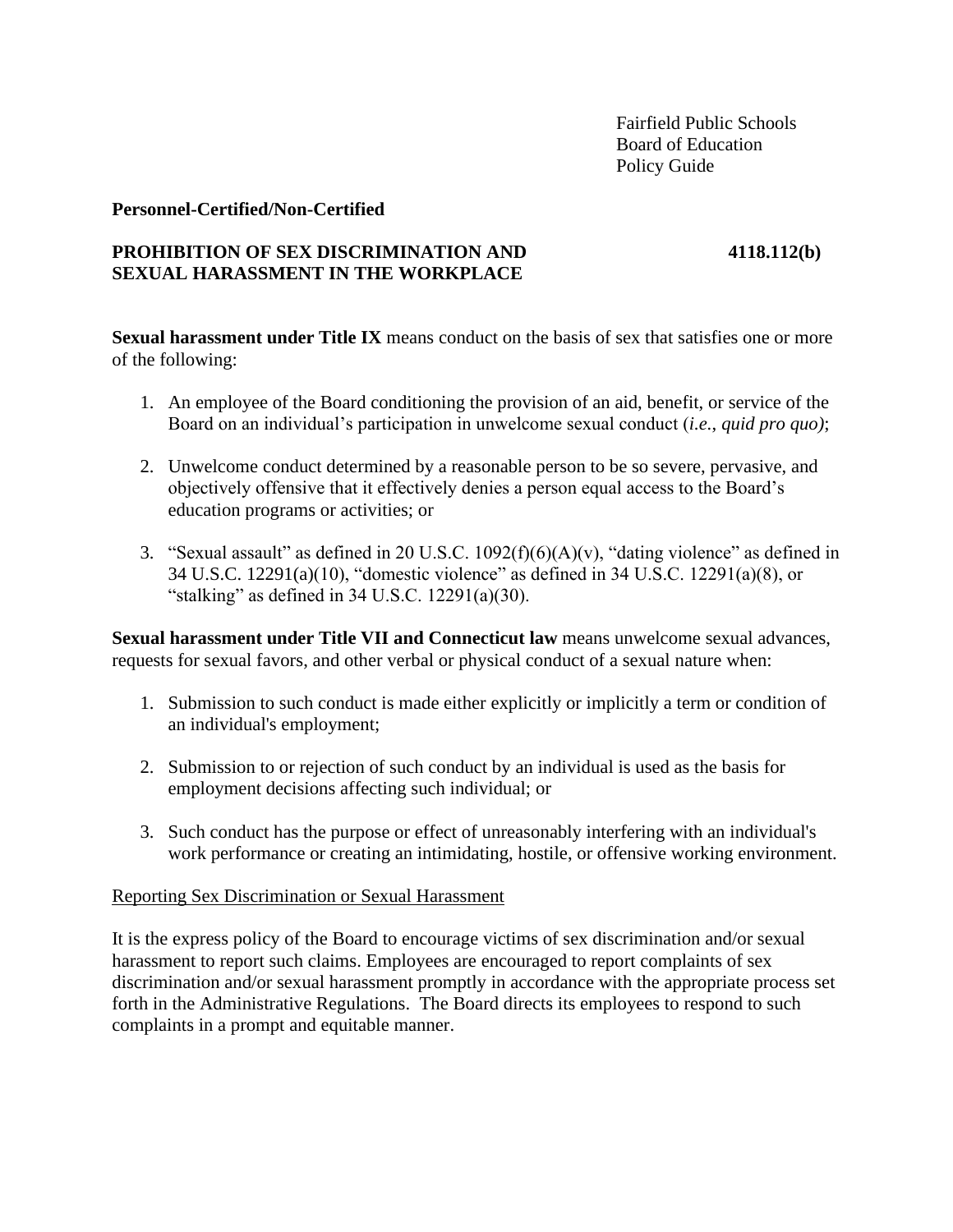### **Personnel-Certified/Non-Certified**

# **PROHIBITION OF SEX DISCRIMINATION AND 4118.112(c) SEXUAL HARASSMENT IN THE WORKPLACE**

Violations of this Policy by employees will not be permitted and may result in discipline up to and including discharge from employment. Individuals who engage in acts of sex discrimination or sexual harassment may also be subject to civil and criminal penalties. Retaliation against any employee for complaining about sex discrimination or sexual harassment is prohibited under this Policy and illegal under state and federal law.

Any Board employee with notice of sex discrimination and/or sexual harassment allegations shall immediately report such information to the building principal and/or the Title IX Coordinator, or if the employee does not work in a school building, to the Title IX Coordinator.

The Fairfield Public Schools administration (the "Administration") shall provide training to Title IX Coordinator(s), investigators, decision-makers, and any person who facilitates an informal resolution process (as set forth in the Administrative Regulations), which training shall include, but need not be limited to, the definition of sex discrimination and sexual harassment, the scope of the Board's education program and activity, how to conduct an investigation and implement the grievance process, and how to serve impartially, including by avoiding prejudgment of the facts at issue, conflicts of interest, and bias. The Administration shall make the training materials used to provide these trainings publicly available on the Board's website. The Administration shall also periodically provide training to all Board employees on the topic of sex discrimination and sexual harassment under Title IX, Title VII, and Connecticut law, which shall include but not be limited to when reports of sex discrimination and/or sexual harassment must be made. The Administration shall distribute this Policy and the Administrative Regulations to employees, union representatives, students, parents and legal guardians and make the Policy and the Administrative Regulations available on the Board's website to promote an environment free of sex discrimination and sexual harassment.

The Board's Title IX Coordinator is the **Executive Director of Human Resources**. Any individual may make a report of sex discrimination and/or sexual harassment to any Board employee or directly to the Title IX Coordinator using any one, or multiple, of the following points of contact:

**501 Kings Highway East, Fairfield CT 06825 titleIX@fairfieldschools.org 203-255-8462**